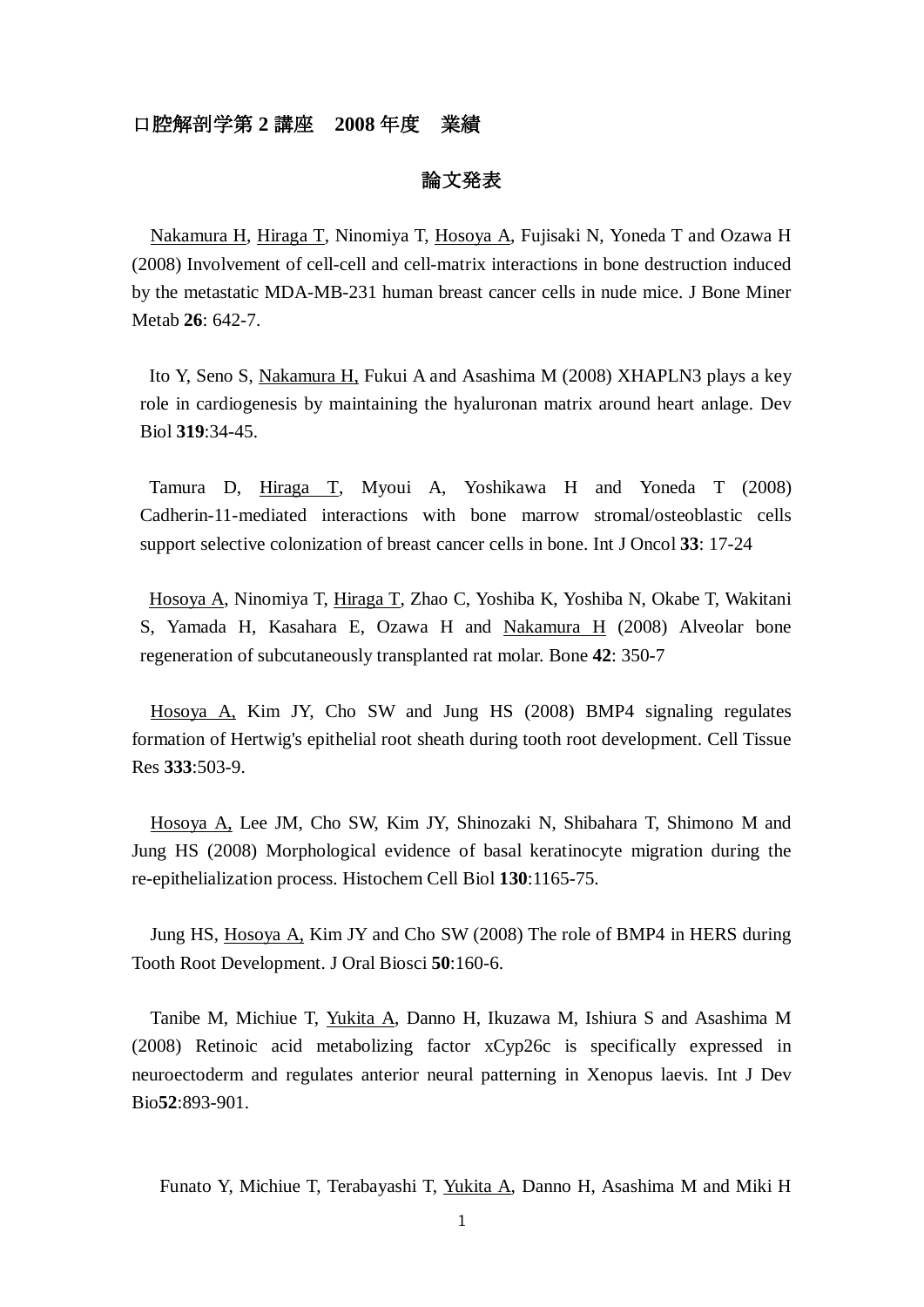(2008) Nucleoredoxin regulates the Wnt/planar cell polarity pathway in Xenopus. Genes Cells **13**:965-75.

Danno H, Michiue T, Hitachi K, Yukita A, Ishiura S and Asashima M (2008) Molecular links among the causative genes for ocular malformation: Otx2 and Sox2 coregulate Rax expression. Proc Natl Acad Sci U S A **105**:5408-13.

若林弘樹、平賀 徹、米田俊之 (2008) 癌の骨転移による骨疼痛と酸感受性受 容体. THE BONE **22**: 631-5

## その他の学術著作物

細矢明宏,平賀 徹,中村浩彰,吉羽邦彦,吉羽永子,Zhao Chen,高橋将文, 岡部高弘,脇谷滋之,山田博仁,笠原悦男,二宮 禎,小澤英浩(2008)歯根 膜組織の歯槽骨再生能.THE BONE **22**:3-7.

中村浩彰,平賀 徹,細矢明宏,米田俊之,二宮 禎,小澤英浩 (2008) 骨 転移による骨破壊現象における細胞間, 細胞基質間作用の重要性. THE BONE **22**:575-9.

#### 学会発表

### 日本解剖学会学術集会 (第 **113** 回) **2008** 年 **3** 月

マウス顎下腺の終末部腺房分化と分泌タンパク質 mSMG-C と M1 の発現: 松浦幸子、菊田彰夫(Acta Anatomica Nipponica **83**:202,2008)

## 日本歯科保存学会・春季学会(第 **128** 回)**2008** 年 **6** 月

再植歯の歯髄腔内における骨様組織形成:細矢明宏,Zhao Chen,吉羽邦彦,吉 羽永子,山田博仁,笠原悦夫,小澤英浩,中村浩彰(日歯保誌 **51**(春期特別号):88, 2008)

# **13th Congress of the International Federation of Societies for Histochemistry and Cytochemistry, August, 2008**

Changes of p63 expression during morphogenesis of the mouse submandibular gland: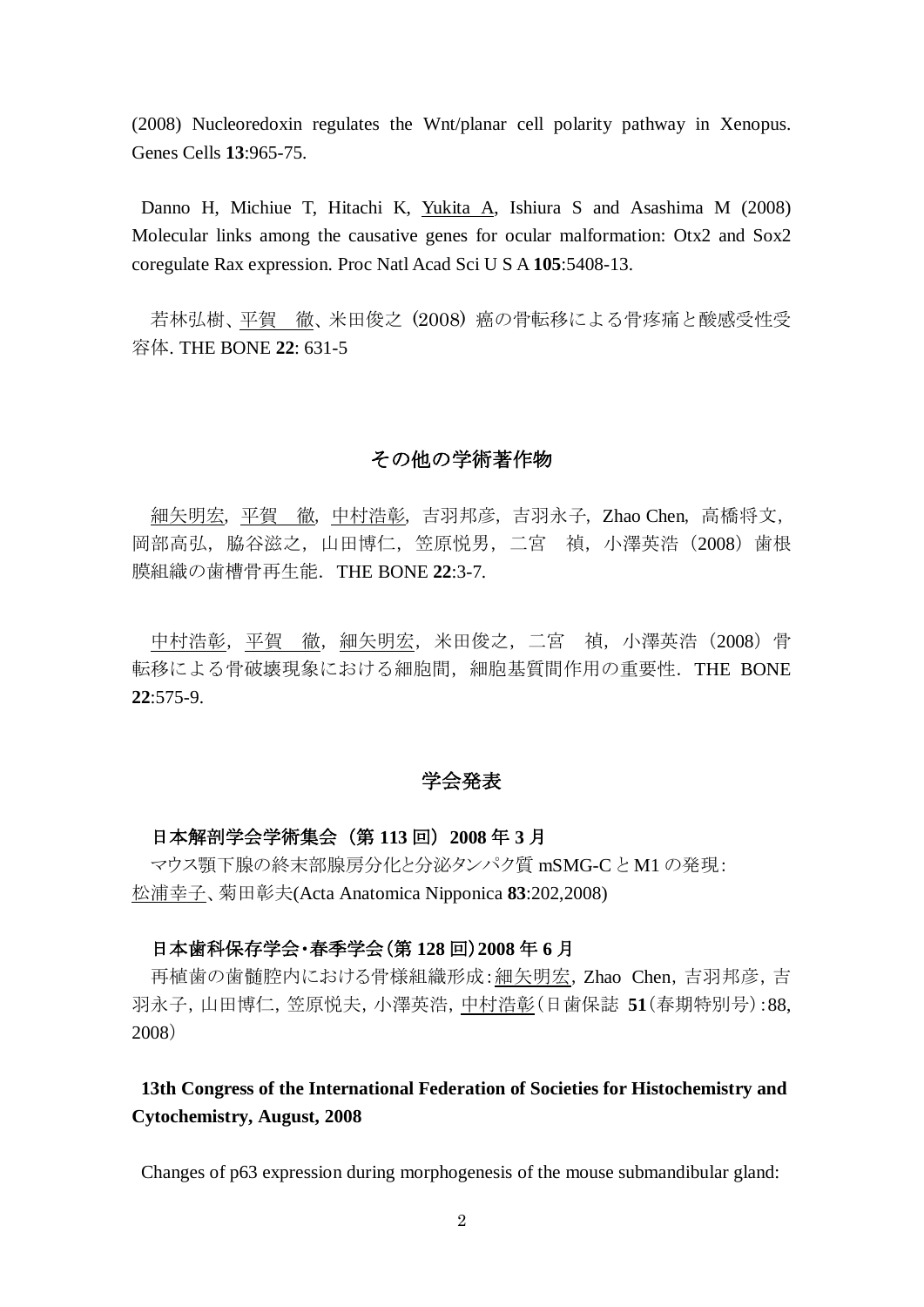Matsuura S and Kikuta A (Folia Hsito-Chemica et CytoBiologica **46**:123, 2008)

#### 歯科基礎医学会学術大会(第 **50** 回)**2008** 年 **9** 月

ビスフォスフォネートの抗腫瘍作用とそのメカニズム:平賀 徹( J Oral Biosci **50** Suppl: 61,2008)(シンホジウム)

歯根膜 SP 細胞を用いた歯槽骨再生の試み:二宮 禎,平賀 徹,大沼 清, 細矢明宏,朝島 誠,中村浩彰,小澤英浩(J Oral Biosci **50** Suppl: 113, 2008)

Minocycline は破骨細胞の分化を抑制し,樹状細胞分化を促進する:衣川さや, 小出雅則,二宮 禎,小林泰浩,中村浩彰,宇田川信之,高橋直之(J Oral Biosci **50** Suppl: 119, 2008)

歯根膜細胞の in vivo における骨形成能:平賀 徹, 二宮 禎, 細矢明宏, 中 村浩彰(J Oral Biosci **50** Suppl: 127, 2008)

Mineral Trioxide Aggregate (MTA)に対するヒト歯髄反応に関する免疫組織化学 的研究:吉羽邦彦,吉羽永子,重谷佳見,細矢明宏,中村浩彰,興地隆史(J Oral Biosci **50** Suppl: 204, 2008)

## **30th Annual Meeting of the American Society for Bone and Mineral Research, Montreal, Canada, September, 2008**

Osteogenic potential of periodontal ligament cells in vivo: Hiraga T, Ninomiya T, Hosoya A and Nakamura H (J Bone Miner Res 23: S255, 2008)

The small G-protein Rap1 promotes osteoblast differentiation: Ueda A, Hiraga T and Yoneda T (J Bone Miner Res **23**: S393, 2008)

#### 日本解剖学会中部支部学術集会(第 **68** 回) **2008** 年 **10** 月

軟骨内骨化における Thy-1 陽性細胞について:中村浩彰,平賀 徹, 細矢明 宏,雪田 聡,二宮 禎,小澤英浩

#### 日本骨代謝学会学術集会(第 **26** 回) **2008** 年 **10** 月

Minocycline が樹状細胞と破骨細胞の分化に及ぼす影響:衣川さや,小出雅則, 二宮 禎, 溝口利英, 川原一郎, 小林泰浩, 中村浩彰, 保田尚孝, 高橋直之, 宇田川信之(プログラム抄録集 161, 2008)

歯根膜細胞による歯周組織形成能:平賀 徹,二宮 禎, 細矢明宏, 中村浩 彰(プログラム抄録集 176, 2008)

歯根膜 Side Population 細胞を用いた歯槽骨再生の試み:二宮 禎, 平賀 徹, 大沼 清,細矢明宏,朝島 誠,中村浩彰,小澤英浩(プログラム抄録集 243, 2008)

低分子量 G タンパク Rap1 は MEK-ERK 経路の活性化を介して骨芽細胞分化を 促進する:上田晃己, 平賀 徹, 米田俊之(プログラム抄録集 138, 2008)

歯根膜細胞による歯周組織形成能:平賀 徹,二宮 禎,細矢明宏,中村浩彰(プ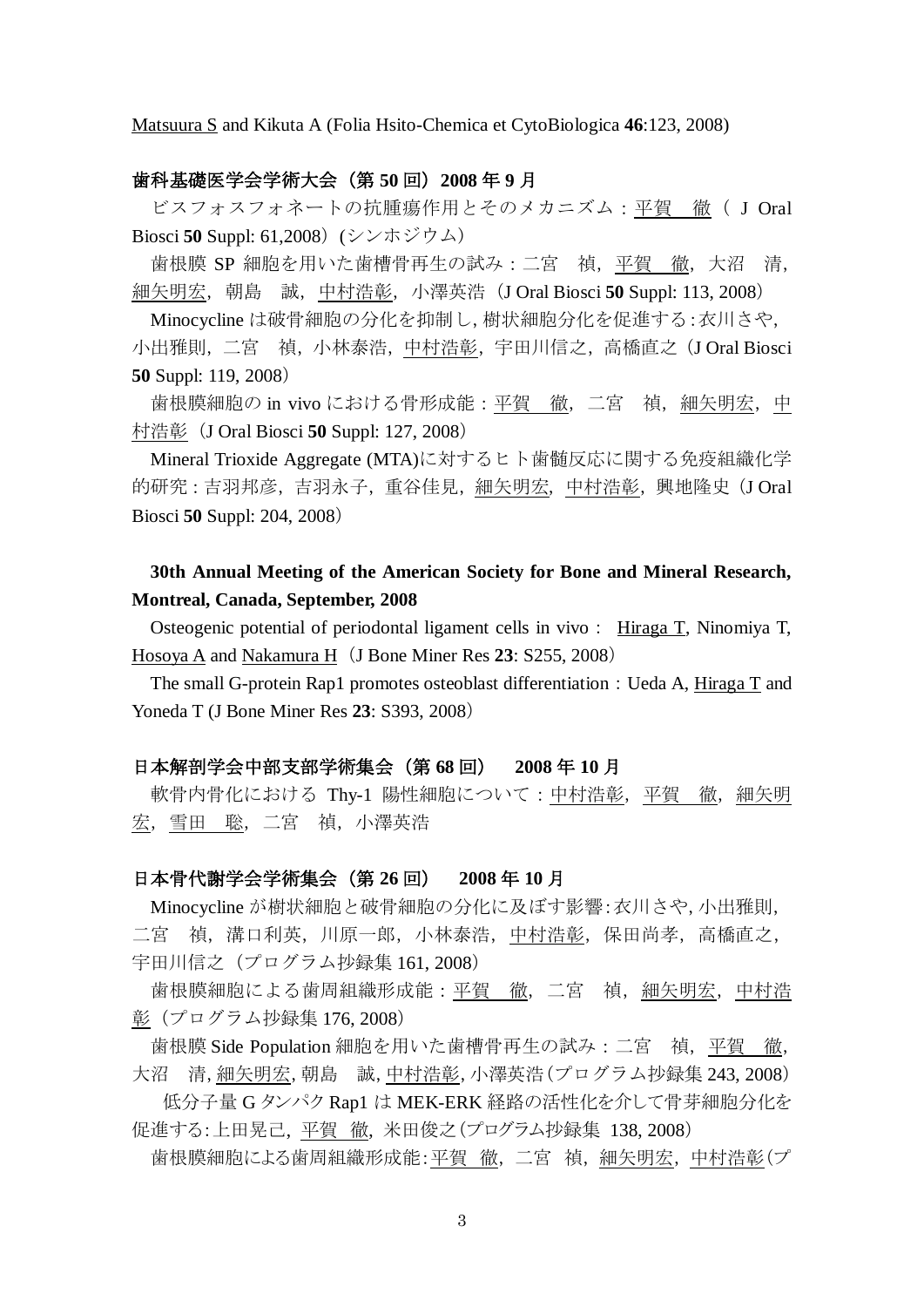#### ログラム抄録集 176, 2008)

歯根膜 Side Population 細胞を用いた歯槽骨再生の試み:二宮 禎、平賀 徹、 大沼 清、細矢明宏、浅島 誠、中村浩彰、小澤英浩(プログラム抄録集 243, 2008)

## 日本口腔組織培養学会(第 **45** 回) **2008** 年 **11** 月

破骨細胞の分化と骨吸収機能に対するミノサイクリンの影響:衣川さや,小 出雅則,二宮 禎,川原一郎,小林泰浩,中村浩彰,高橋直之,宇田川信之(プ ログラム抄録集 37, 2008)

#### 日本唾液腺学会(第 **56** 回)**2008** 年 **12** 月

マウス顎下腺の形態形成と p63:松浦幸子(日本唾液腺学会誌 **49**:25,2008)

#### 松本歯科大学推進研究費による研究

平賀 徹、中村浩彰、細矢明宏、二宮 禎、藤崎 昇:Thy-1 陽性骨髄間葉 系細胞による骨再生

松浦幸子、田所 治、宇都野創:顎下腺の器官形成での p63 転写因子発現の意 義・p63 が幹細胞マーカーである可能性の検索

#### 日本学術振興会科学研究費補助金による研究

宇田川直之,中村浩彰,溝口利英,二宮 禎,中道裕子,上原俊介 :骨破細 胞のトランスサイトーシスによる骨代謝制御機構の解析(基盤研究 B)

宮沢裕夫,中村美どり,中村浩志,中村浩彰,小出雅則,宇田川信之: 歯の 萌出不全マウスを用いた異所性骨形成促進機構の解析(基盤研究B)

平賀 徹、細矢明宏、二宮 禎:造血幹細胞ニッチを介した癌の骨転移成立 機構の解明(萌芽研究)

細矢明宏:歯髄 SP 細胞を用いた象牙芽細胞分化機構の解明(若手研究 B)

雪田 聡:SUMO 化修飾の調節による歯根膜細胞から骨芽細胞への分化制御 (若手研究 B)

二宮 禎,平賀 徹,小出 雅則,中村 浩彰:硬組織形成における組織幹細胞微小